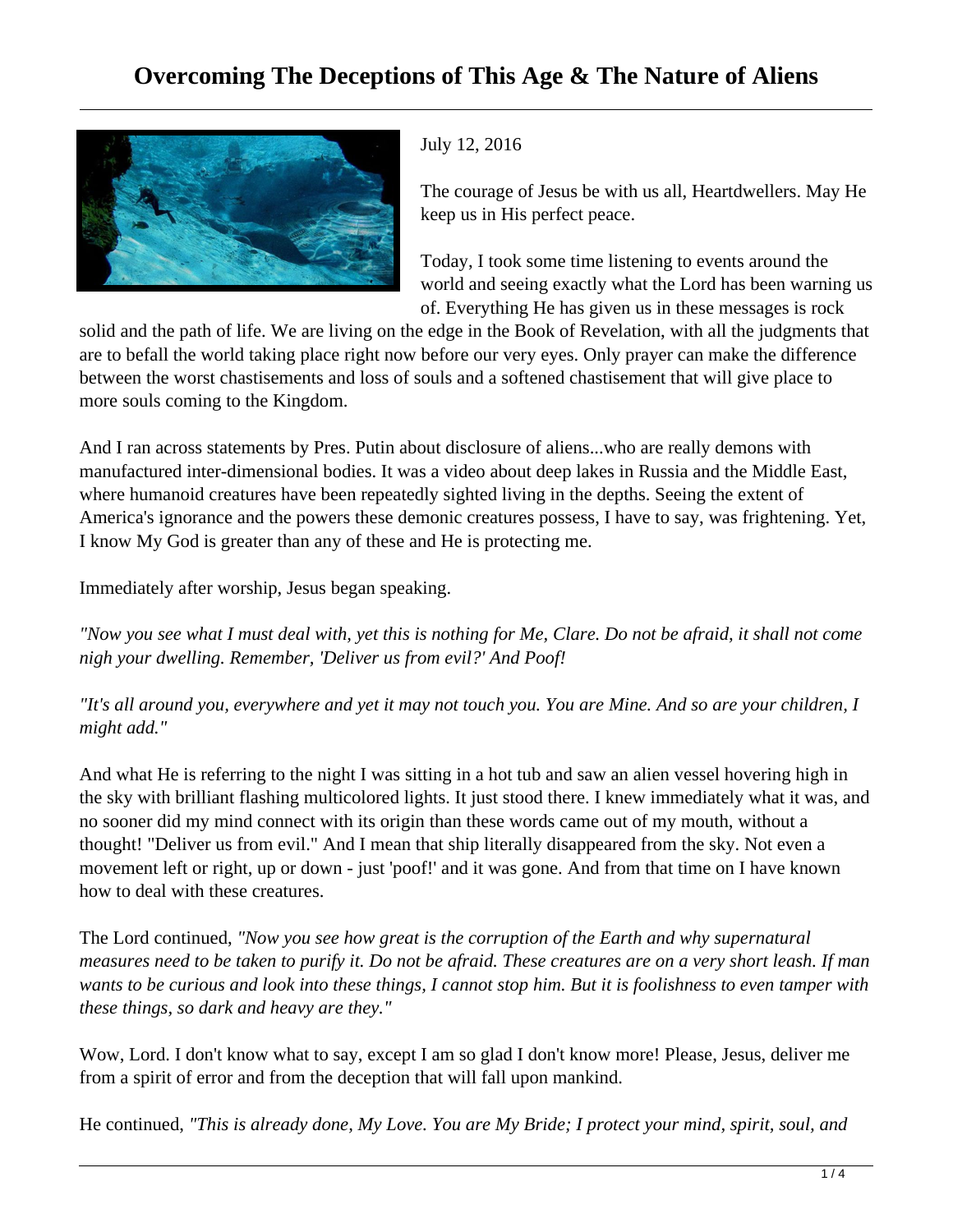*body. All of you is Mine, and I protect you just as a good husband should. I want you to understand this: no matter how many, how bizarre and strange these life forms appear to be - understand they are, when simply unmasked, demons controlled by Satan. It's just that simple.* 

*"No matter how benevolent they appear to be, make you feel, or perform convincing benevolent deeds... understand they are demons, plain and simple. From the littlest to the greatest, they are simply demons, fallen angels and corrupted beings. They will all have their day in the Lake of Fire. Every last one will go to the Lake of Fire, no matter how elaborate or seemingly benevolent; that is their destiny.*

*"Because this is so dark, I do not want you looking into it. For many it can become frightening, even terrorizing. But you have My Scriptures and promises to sustain you. 'No evil will befall you, nor will any plague come near your tent.' These are not idle words; they are promises for those who belong to Me and obey Me.* 

*"The whole world will be terrorized by the discovery and disclosure of these creatures, but My people have nothing to fear. Whether visible or invisible, every knee will bow, every tongue confess that I am Lord. In other words, they are subject to Me. My Name, when used by My Believer, is a strong tower, a mighty fortress and an offensive force that is mightier than any weapon they have."*

Lord, when will they be disclosed?

*"Very soon. There is a plan in place, well orchestrated, for all of these things to hit humanity in the face, stunning and paralyzing them into compliance. The movement that is going on right now against the globalist agenda is comprised of people who will eventually be well-informed and will not fall for the deception that is to be revealed. They will be the mavericks that will fight for their rights.* 

*"You see, My Love, as I told you last night, there are many forces of evil on the Earth. You are not dealing with just a covert and corrupt government, you are dealing with religious zealots of Islam, demon aliens, maverick governments, racist factions...the list goes on and on. But the more who wake up and rise up, the less influence these things will have. The greatest issue at hand is the ignorance of the masses as to how they are being manipulated.*

*"They have been sedated with entertainment and sports, the chase after position, influence and wealth, beauty and talent. This takes up the daily agenda of those who should be uncovering this evil and doing something about it. When they wake up, then there will be a formidable force against these evils. And there are signs of them waking. Especially after events that threaten their safe, middle-class lifestyles. Terrorism on your own soil is causing many to think outside the comfy box the government has programmed them into.*

*"If enough wake up before it is too late, there will be a revolution and the globalists will be overthrown... for now. Remember, prayer changes things. All of you are being heard by My Father as you lift up your hearts to Him. This is the 'game changer,' as it's called. This is also the wild card the elites cannot control: the praying public.* 

*"What is written in Revelation, Daniel and other places must come to pass. But the intensity of it will be greatly determined by the prayers and repentance of the people. When people begin to wake up to understand that freedom of choice is not freedom at all, but bondage to the sin of murder. When people*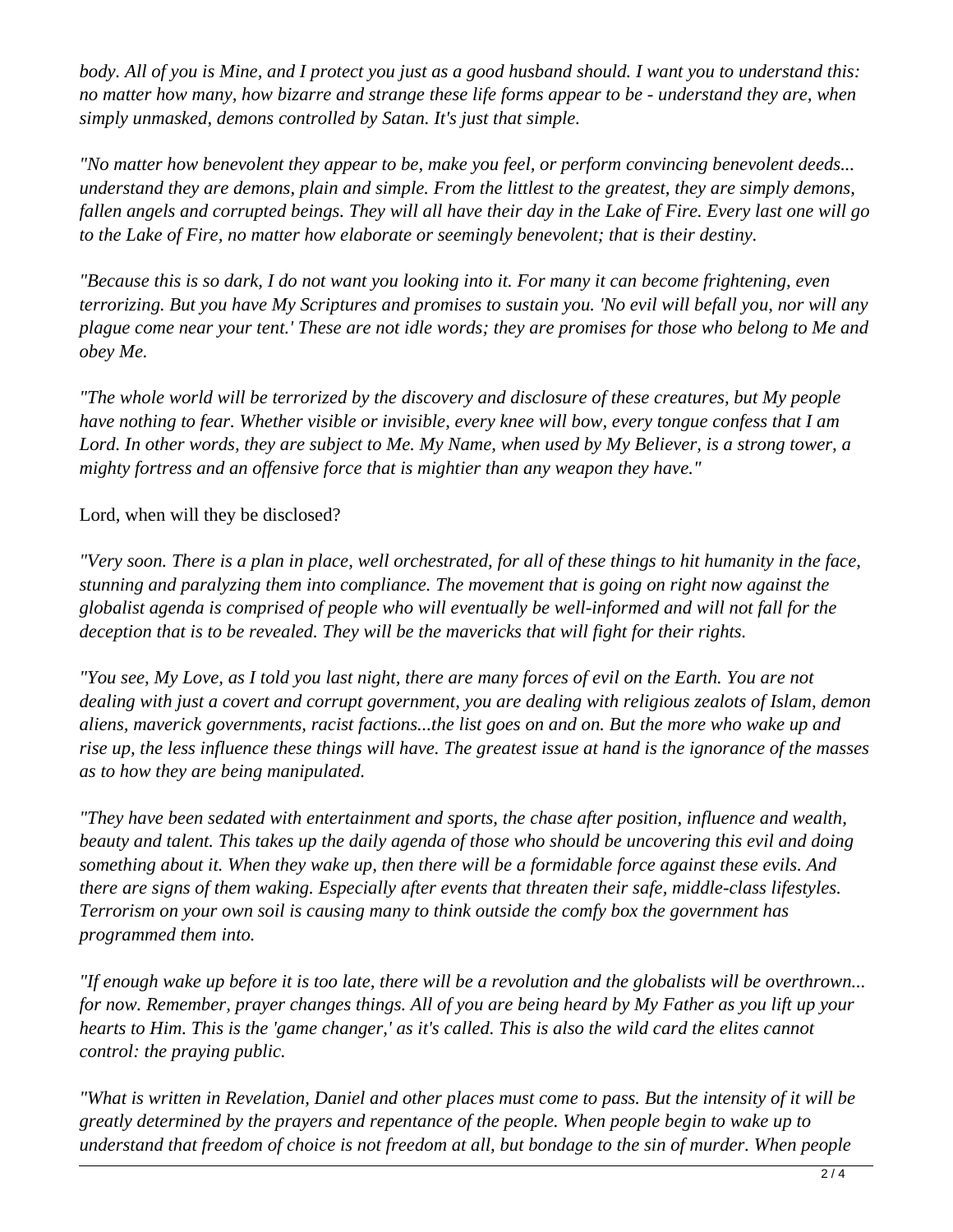*see that divorce and adultery is not freedom but comes with its own set of crippling problems to the generation of children under its influence. When they see that marriage is a sacred trust, that they must be prepared to die to themselves, and that the wrong partner in marriage is a generational tragedy. When these things begin to dawn on the population, things will begin to turn around.* 

*"My rules are not crippling. Sin is crippling. My rules foster and protect life, not only in the next world but right now, here in this dimension. Choose life or choose death, but understand: any way that contradicts My way will result in death, despair and failure.*

*"The whole liberal agenda has to be seen for what it is: corruption of the principles of life that lead to happiness and peace. When people see that the author of these rules is evil and had nothing but evil intent from the beginning, destroying the fabric of the family and society - when people discover this, they* will turn around and commit their lives to defending and living the Truth. That is where the strength will *arise and turn the tide of a decaying civilization.*

*"This is where I allow tragedy to befall the Earth, as a wake-up call to those who have settled into a lifestyle of spiritual indifference. This will rock the foundations and cause them to call out to Me, seeking the Truth. 'Where did we go wrong? Why is this happening? Is there really a God and is He in control?' These are questions that will only be confronted when national tragedy strikes - an examination of the rules they are living by and the haunting question, 'Is it true that our sins have brought this upon us?'*

*"This awakening that has begun is pointing people to Christians who have been vocal and outspoken, condemning evil and exposing conspiracies to deprive them of their freedoms.* 

*"And finally, the intelligent are discovering they weren't so bright after all and that Christians actually have a knowledge that exposes what is truly evil, in the guise of being good."*

Yes, we have the Scriptures!

*"Mr. Trump is a classic example of one who thought he was wise but is finding out how foolish he truly was. He is an example to the worldly and successful middle class.* 

*"Clare, these things written in Revelation must come to pass. But the more prayers that are offered, the less devastating it will have to be and the more souls I will have in Heaven with Me. Prayer is the key and weapon of choice. Without prayer, the world would disintegrate over-night. Literally.*

*"So you see, as souls come close to Me, they are protected and counseled in the right paths of life and they will not be hindered or duped by the great deceptions and globalist agendas. This is why this channel and others like it are so important to Me. I am teaching total reliance on Me and intimate friendship that will, in the end, spare the lives of those who would have been caught in Satan's nets and led to Hell.* 

*"Man cannot be trusted, institutions cannot be trusted, religion cannot be trusted. I am the only One Who can be trusted and I offer this relationship to every soul I created. It's up to you to put forth the effort to cultivate it. Unless this is the top priority in your lives, whatever else is more important to you will lead you into deception and bondage.*